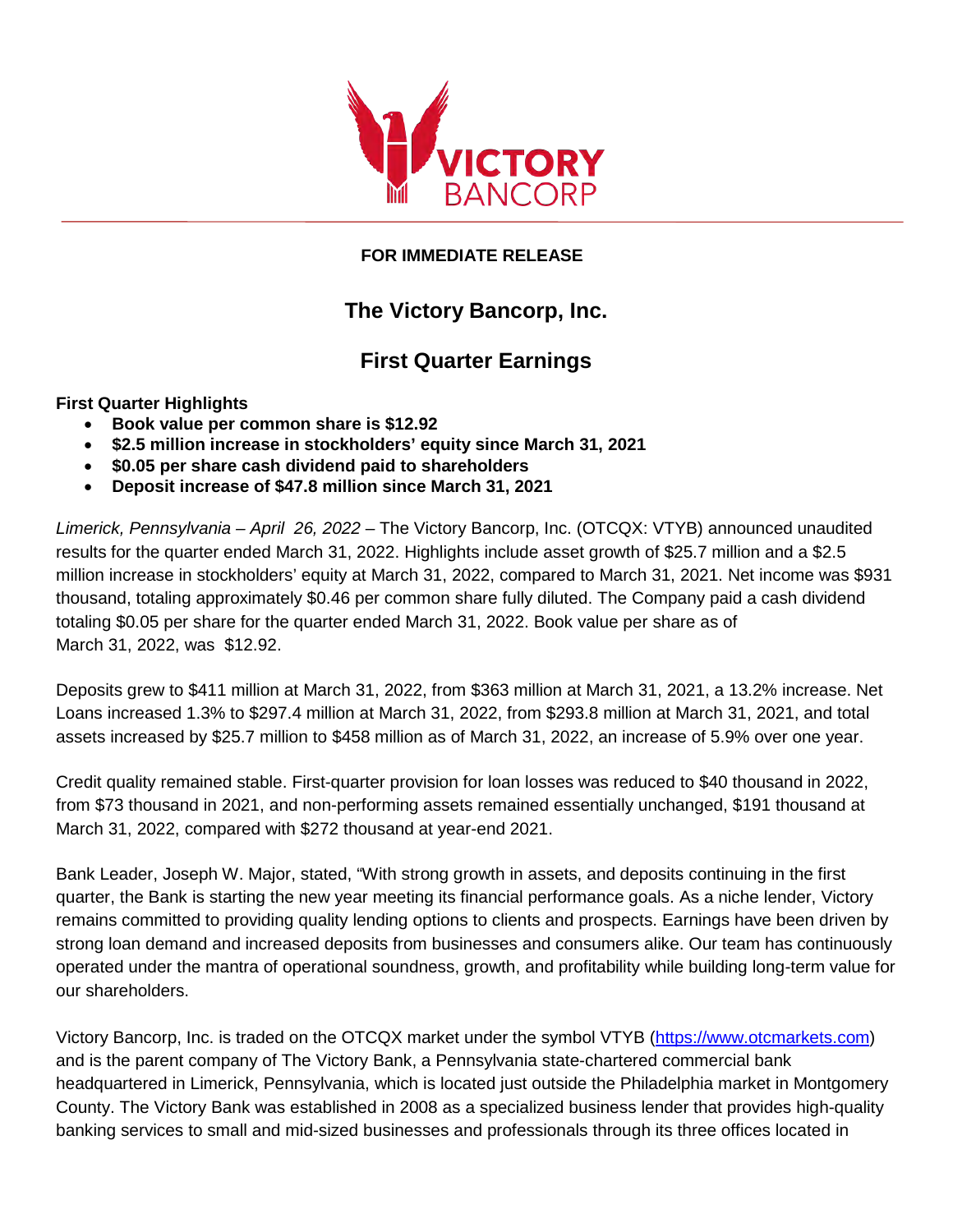Montgomery and Berks Counties, Pennsylvania. Additional information about Victory Bancorp is available on its website, [VictoryBank.com.](https://www.victorybank.com/)

 statements. Factors that might cause such a difference include, but are not limited to, general economic in accounting principles, policies, or guidelines; changes in legislation or regulation; and other economic; This presentation may contain forward-looking statements (within the meaning of Private Securities Litigation Reform Act of 1995). Actual results may differ materially from the results discussed in these forward-looking conditions, changes in interest rates, deposit flows, loan demand, real estate values, and competition; changes competitive, governmental, regulatory, and technological factors affecting the Company's operations, pricing, products, and services.

###

Contact:

**Joseph W. Major**, Chairman and Chief Executive Officer

**Robert H. Schultz**, Chief Financial Officer, Chief Operating Officer

**Kelly Taylor**, Investor Relations 610-948-9000

The Victory Bancorp, Inc. 548 N. Lewis Rd. Limerick, PA 19468